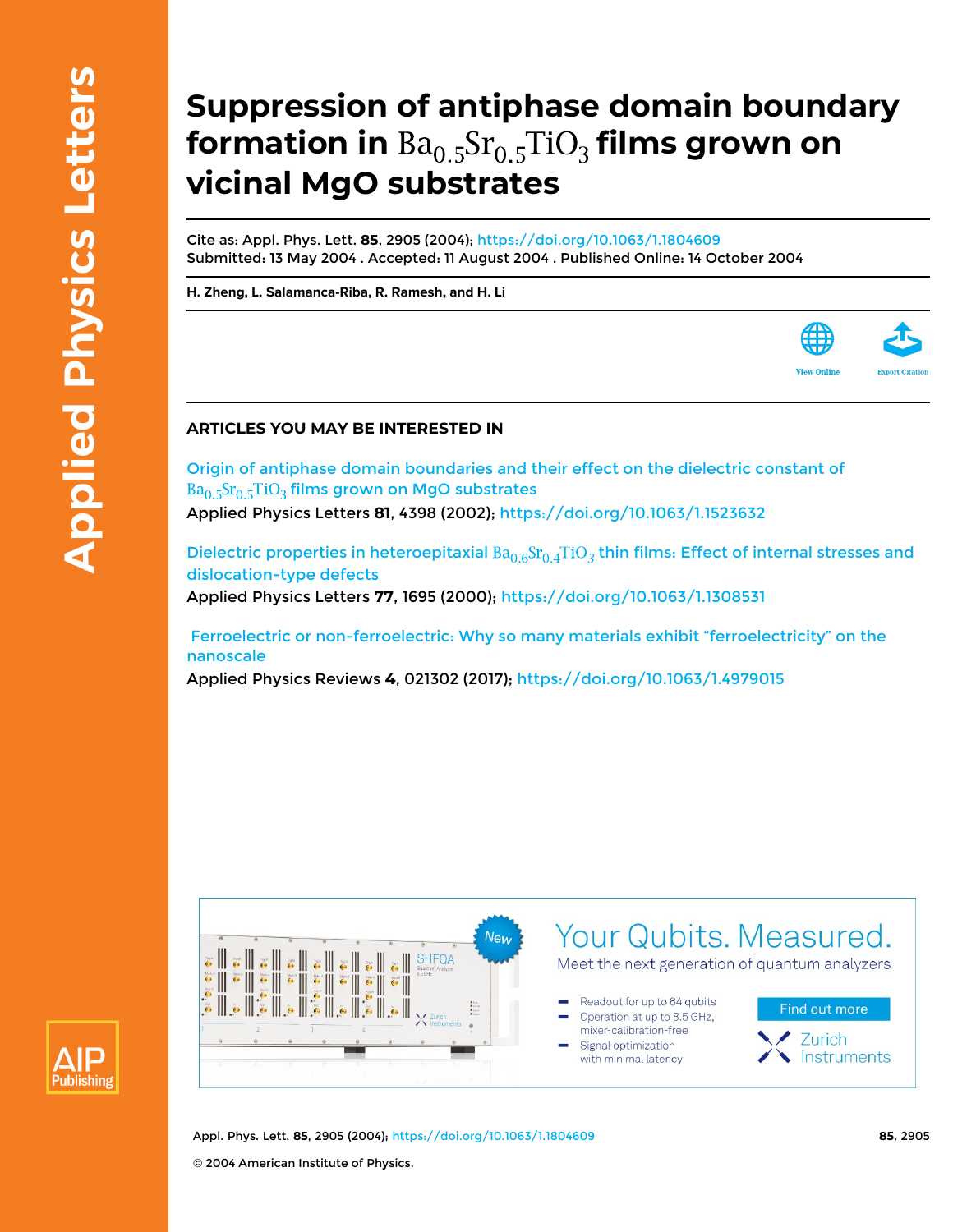## Suppression of antiphase domain boundary formation in Ba<sub>0.5</sub>Sr<sub>0.5</sub>TiO<sub>3</sub> **films grown on vicinal MgO substrates**

H. Zheng, L. Salamanca-Riba, $a^{(i)}$  and R. Ramesh<sup>b)</sup>

*Department of Materials Science and Engineering, University of Maryland, College Park, Maryland 20742*

## H. Li

*Motorola Labs, Advanced Materials Research, Physical Sciences Research Laboratories, 7700 S. River Parkway, Tempe, Arizona 85284*

(Received 13 May 2004; accepted 11 August 2004)

 $Ba<sub>0.5</sub>Sr<sub>0.5</sub>TiO<sub>3</sub>$  (BST) thin films were epitaxially grown on MgO vicinal substrates by pulsed-laser deposition and molecular-beam epitaxy. [001] oriented MgO substrates with 2° and 5° miscut toward [010] were selected. The nucleation of antiphase domain boundaries in the direction parallel to the step edges is greatly reduced in BST films grown on the vicinal substrates compared to the films grown on flat substrates. The reduction in antiphase domain boundaries gives rise to a higher dielectric constant when the electrodes are parallel to the direction of the steps, by about 280–460, than in the perpendicular direction. © *2004 American Institute of Physics*. [DOI: 10.1063/1.1804609]

 $(Ba<sub>x</sub>, Sr<sub>1-x</sub>)TiO<sub>3</sub> (BST) exhibits large dielectric constant,$ low dielectric dissipation factor, and low leakage current. These properties make it a promising candidate for various microelectronic and optoelectronic applications.  $(Ba<sub>x</sub>, Sr<sub>1-x</sub>)TiO<sub>3</sub>$  with the composition *x*=0.4–0.6 attracts great interest since it might provide superior electric properties with a paraelectric phase at room temperature. There have been many studies on the effect of composition, stress,<sup>2–4</sup> film/substrate interface,<sup>5</sup> and defects<sup>6–8</sup> on the dielectric properties of the BST thin films. It has been found that defects are one of the primary reasons for the degradation of the dielectric properties in BST thin films compared with the bulk value. We have recently reported that antiphase domain boundaries (ADBs) in the BST films grown on MgO substrates decrease the effective in-plane dielectric constant in the direction normal to the ADBs.<sup>8</sup>

There are two types of ADBs in epitaxial BST thin films grown on MgO substrates. One type corresponds to two neighboring antiphase domains having a relative shift of the lattice planes of  $\frac{1}{2}$ [001] along the *c* axis (normal) to the film. The domain formation is the result of surface steps on the substrate with a height of  $\frac{1}{2} a_{\text{MgO}}$  and the fact that when BST grows on MgO the  $TiO<sub>2</sub>$  layer always nucleates first.<sup>9</sup> We call this type of ADB perpendicular ADB. Another type of ADB is the "in-plane" ADB, which corresponds to adjacent domains having an in-plane lattice shift of  $\frac{1}{2}$ [010] or  $\frac{1}{2}$ [100] across the domain boundary. Terraces on the MgO substrate with widths equal to an integer, *n*, multiple of the MgO lattice constant  $a_{\text{MeO}}$  can induce these in-plane ADBs.<sup>9</sup> Another mechanism for the formation of the in-plane ADBs is solely due to the structure difference between BST (perovskite) and MgO (rocksalt). <sup>8</sup> Namely, on a flat (001) MgO substrate, there are two possible variants for the  $TiO<sub>2</sub>$  layer to nucleate. When two nuclei with different variants of the  $TiO<sub>2</sub>$  meet during the growth of the film an ADB forms with an in-plane

phase shift of either  $\mathbf{R} = \frac{1}{2} [110]$ , or  $\mathbf{R} = \frac{1}{2} [1\overline{1}0]$ . The ADBs have a shift of the lattice planes of  $\frac{1}{2}$ [010] or  $\frac{1}{2}$ [100] across the ADBs. Our first-principles calculations indicate that ADBs decrease the effective dielectric constant in the direction normal to the  $ADBs$ .<sup>8</sup> In the present study, we deposited BST films on vicinal MgO substrates in order to investigate if the formation of the ADBs could be suppressed by the preferential nucleation of  $TiO<sub>2</sub>$  at the step edges. We also studied the effect of ADBs on the dielectric properties of the BST films.

100-nm-thick BST  $(x=0.5)$  thin films were deposited on MgO [001] miscut substrates with a miscut angle of either  $2^{\circ}$ or 5° toward the [010] direction. For comparison, we also deposited BST films on a well-oriented (flat) [001] MgO substrate. The commercial miscut MgO substrates were annealed at 1100 °C for 10 min. Atomic force microscopy (AFM) operated in a vacuum environment was used to investigate the MgO surface after annealing. A KrF  $(\lambda)$  $=$  248 nm) excimer pulsed laser deposition (PLD) system and molecular beam epitaxy (MBE) system were used for the film deposition. During PLD growth, the substrate was held at 800 °C in a pressure of 120 mTorr  $O_2$ . A laser density of  $1.2$  J/cm<sup>2</sup> was used, corresponding to a growth rate of 5 nm/min. For the MBE growth, the alkaline earth metals  $(Ba/Sr)$  were evaporated from low-temperature effusion cells with PBN crucibles while the Ti was evaporated from a high-temperature cell with a Ta crucible. The epitaxial oxide growth was achieved using a co-deposition process in which both the alkaline earth metals and the transition element shutters were opened in a controlled oxygen environment. The fluxes were carefully calibrated to achieve the  $(Ba_{0.5}Sr_{0.5})TiO<sub>3</sub>$  stoichiometry. The growth rate for the MBE films was  $1 \text{ Å/min}$ , which was determined by measuring the period of RHEED oscillation during the oxide layer growth. Films were characterized by transmission electron microscopy (TEM) using a JEOL 4000FX operated at 300 kV. Dielectric measurements were performed using a conventional interdigital electrode consisting of 50 fingers separated by a

a) Electronic mail: riba@umd.edu

b)Current address: Department of Materials Science and Engineering and Department of Physics, University of California, Berkeley, CA 94720.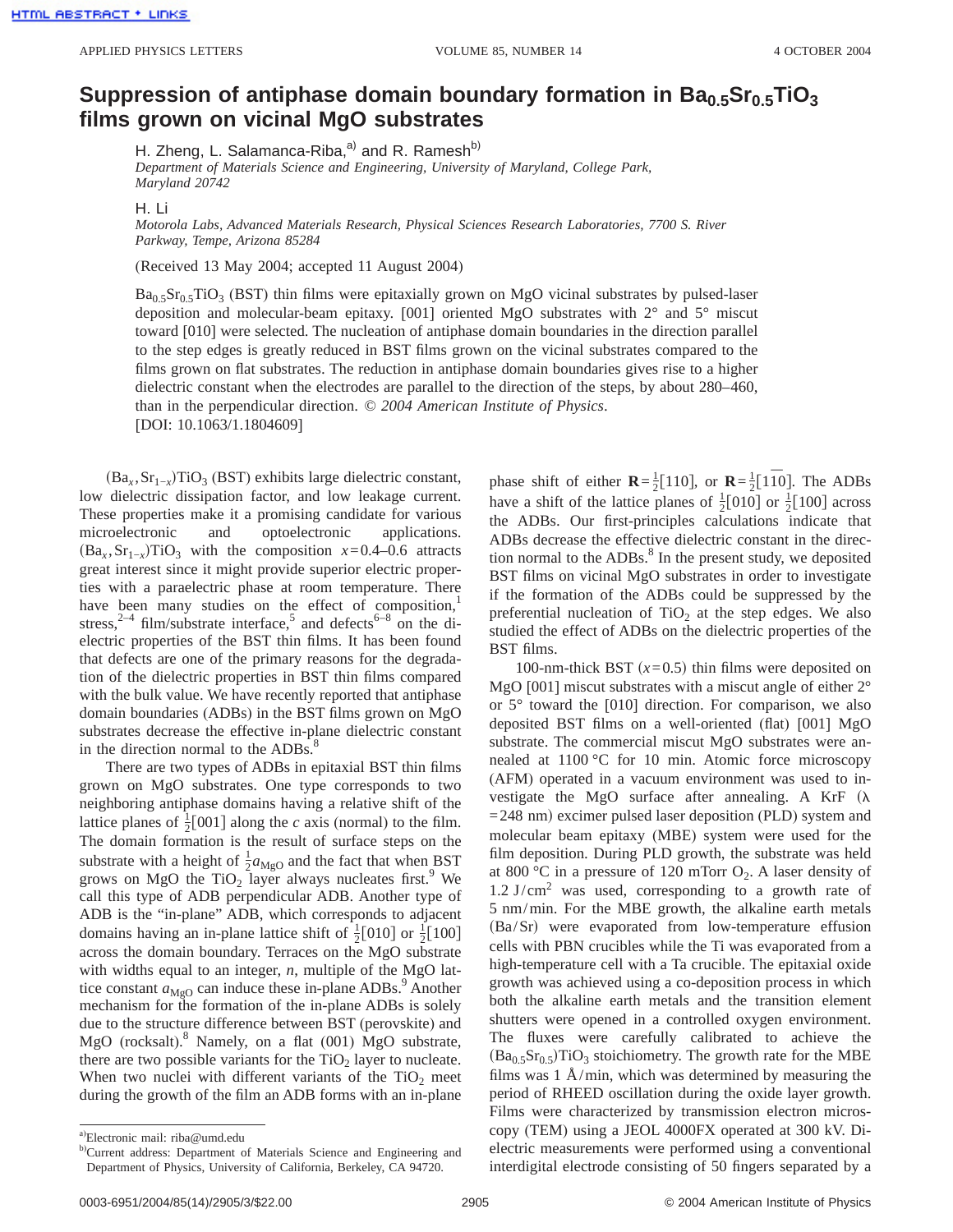

FIG. 1. Plan view TEM image of the BST thin films grown on a flat MgO substrate. The inset shows the diffraction pattern from the area.

15 µm gap. Each finger had a width of 25 µm and a length of  $\sim$ 0.7 cm. An HP 4192 impedance/gain analyzer was used to measure the dielectric properties. The permittivity of the BST films was extracted from the capacitance data using Gevorgian et al. model.<sup>10</sup>

Figure 1 is a plan view TEM image taken from a film grown on a flat MgO substrate. X-ray diffraction (not shown) together with electron diffraction (inset to Fig. 1) results demonstrate the high crystallinity and epitaxy of the BST films. However, a high density and randomly distributed ADBs are identified. Each domain has an average width of  $\sim$  50 nm along the [100] and [010] directions, which is consistent with the results we have previously reported.<sup>8</sup>

In an attempt to eliminate the formation of ADBs, we grew BST films on miscut MgO surfaces. The surface of an MgO substrate with  $5^\circ$  miscut toward the [010] direction after annealing is shown in the AFM image in Fig. 2, which demonstrates uniform step distribution at the surface. The step height is about 0.4–0.8 nm and the terrace width is about 5–10 nm. The MgO substrate with 2° miscut toward the [010] direction after annealing has similar step height of 0.4–0.8 nm but a different terrace width of about 20–30 nm. Increasing the annealing temperature and/or annealing time



FIG. 2. (Color online) AFM image of the [001] oriented MgO substrate with 5° miscut toward [010] direction after annealing at 1100 °C for 10 min.



FIG. 3. (Color online) (a) Cross-section high resolution TEM image from a PLD grown BST film on an MgO substrate with 5° miscut. (b) Schematic of the atomic arrangement of a BST thin film grown on MgO with a miscut surface with step height of  $na_{MgO}$  and terrace width of  $(\frac{1}{2} + n)a_{MgO}$ .

increases the terrace width and produces formation of step bunches.

All the films studied were epitaxial with sharp interface with the substrate. Extensive cross-section dark field and high resolution TEM studies from  $(010)$  and  $(100)$  crosssectional samples showed that no out-of-plane ADBs formed in the BST films. Cross-section TEM samples cut along the [010] direction showed that all the steps on the MgO surface were one or two unit cells in height, see Fig. 3(a). This observation indicates that under the present annealing procedures MgO miscut substrates prefer to have steps with height equal to an integer multiple of the MgO unit cell instead of  $\left(\frac{1}{2} + n\right)a_{\text{MgO}}$ . We also found that under these annealing conditions the terrace widths are primarily in  $(\frac{1}{2} + n)$  multiples of  $a_{\text{MgO}}$ . Since TiO<sub>2</sub> is the first layer grown on MgO surface, the stacking of BST films can be schematically displayed as shown in Fig. 3(b). As we can see in Fig 3(b), no perpendicular ADBs are expected to form by such steps height and terrace width from the cross-section view of the film.

Plan-view dark field TEM images from the films grown on miscut substrate show that most in-plane ADBs aligned along the [100] direction. The ADBs are perpendicular to the steps on the MgO surface. And, high resolution TEM studies confirmed that these ADBs have an in-plane lattice shift of either  $\frac{1}{2}$ [010] or  $\frac{1}{2}$ [100], which corresponds to second type of ADBs that resulted from the symmetry difference between the film and the substrate. Figure  $4(a)$  is a dark field image  $(g=[310])$  taken from a sample grown by PLD and Fig. 4(b) is a dark field image  $(g=[300])$  taken from a sample grown by MBE. Both samples were grown on MgO substrates with a 5° miscut. Both figures show that most ADBs are approximately parallel to each other with a spacing of  $\sim$ 50 nm and extending for  $\sim$ 200 nm along the [100] direction (normal to the steps). The samples grown on the substrates with  $2^{\circ}$  miscut (not shown) showed similar results.

The in-plane dielectric constant of the BST films was measured along two directions. Two sets of electrodes one parallel and one perpendicular to the substrate step edges were deposited on each sample to measure the dielectric constant along each direction. The dielectric constant obtained from the two directions indicates distinctly different values. When the electrodes were parallel to the step edges, the electric field in the films was perpendicular to the step edges. In this case, the electric field is approximately parallel to the